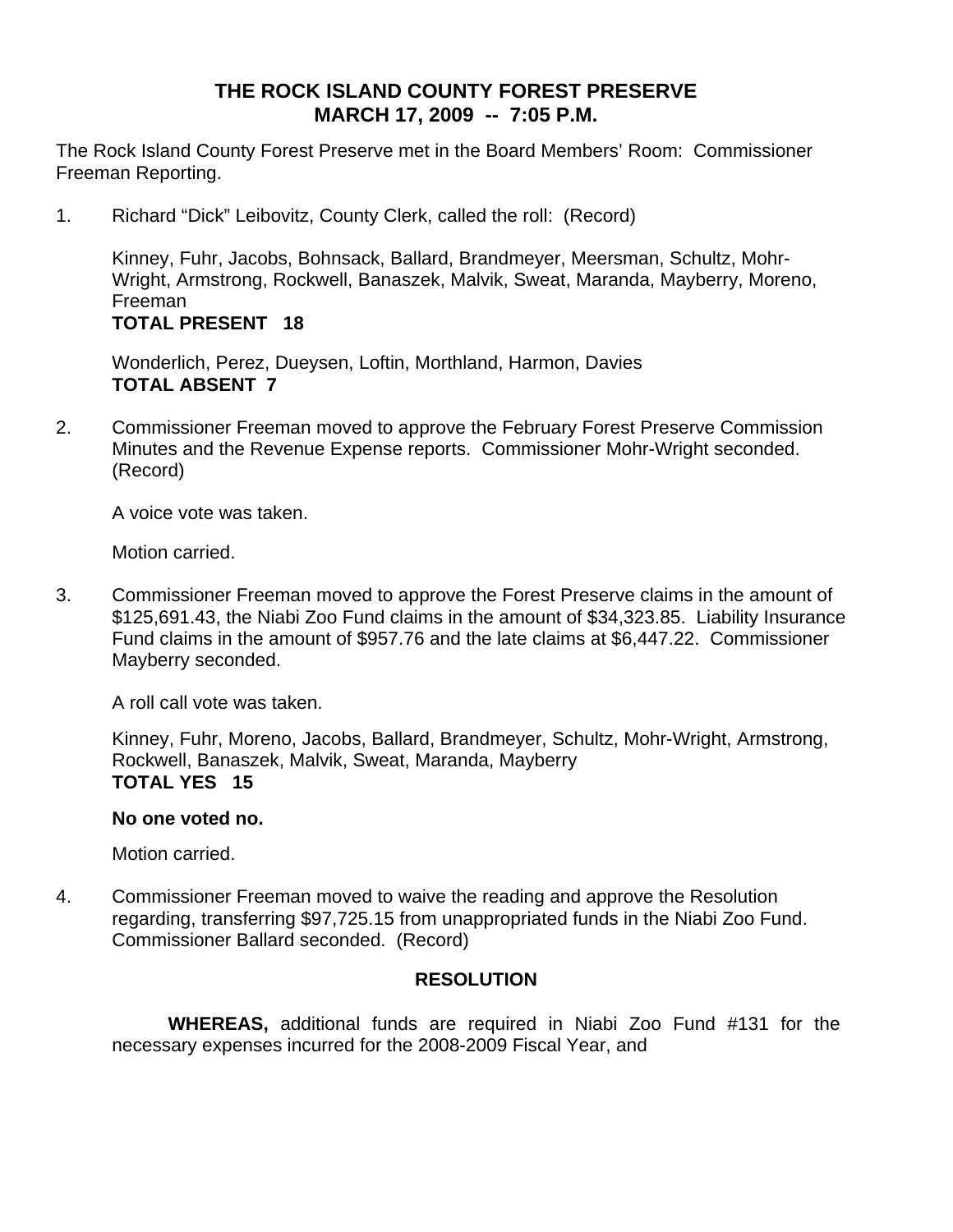**WHEREAS**, funds are available from unappropriated funds in the Niabi Zoo Fund #131, and

**NOW, THEREFORE, BE IT RESOLVED** by the Forest Preserve Commission of Rock Island County, Rock Island, Illinois, as follows:

SECTION 1. An emergency exists as outlined above.

 SECTION 2. An amount of **\$97,725.15** be transferred from unappropriated funds in the Niabi Zoo Fund #131 to the following:

| <b>APPROPRIATION</b>   | <b>DESCRIPTION</b>        |
|------------------------|---------------------------|
| 131-32 522             | <b>Operating Supplies</b> |
| 131-32 633             | Travel                    |
| 131-32 636             | Insurance                 |
| 131-32 639             | Rentals                   |
| 131-32 642             | Misc.                     |
| 131-32 638             | Repairs & Maintenance     |
| \$47,278.15 131-32 768 | Machine & Equipment       |
|                        |                           |

SECTION 3. This Resolution to become effective immediately.

**ADOPTED** by the Rock Island County Forest Preserve Commission, Rock Island County, Illinois, this  $17<sup>th</sup>$  day of March, 2009.

A roll call vote was taken.

Kinney, Fuhr, Moreno, Jacobs, Ballard, Brandmeyer, Meersman, Schultz, Mohr-Wright, Armstrong, Rockwell, Banaszek, Malvik, Sweat, Maranda, Mayberry **TOTAL YES 16** 

## **TOTAL NO 0**

Motion carried.

5. Commissioner Freeman moved to approve a Resolution putting a hiring freeze on fulltime employment. Commissioner Kinney seconded.

### **Rock Island County Forest Preserve District Resolution**  Re: Hiring Freeze

**WHEREAS**, it is the responsibility of the Forest Preserve District to maintain responsible management of the District finances; and

**WHEREAS**, the Rock Island County Forest Preserve District Commission has the responsibility of approving all revenues and expenditures; and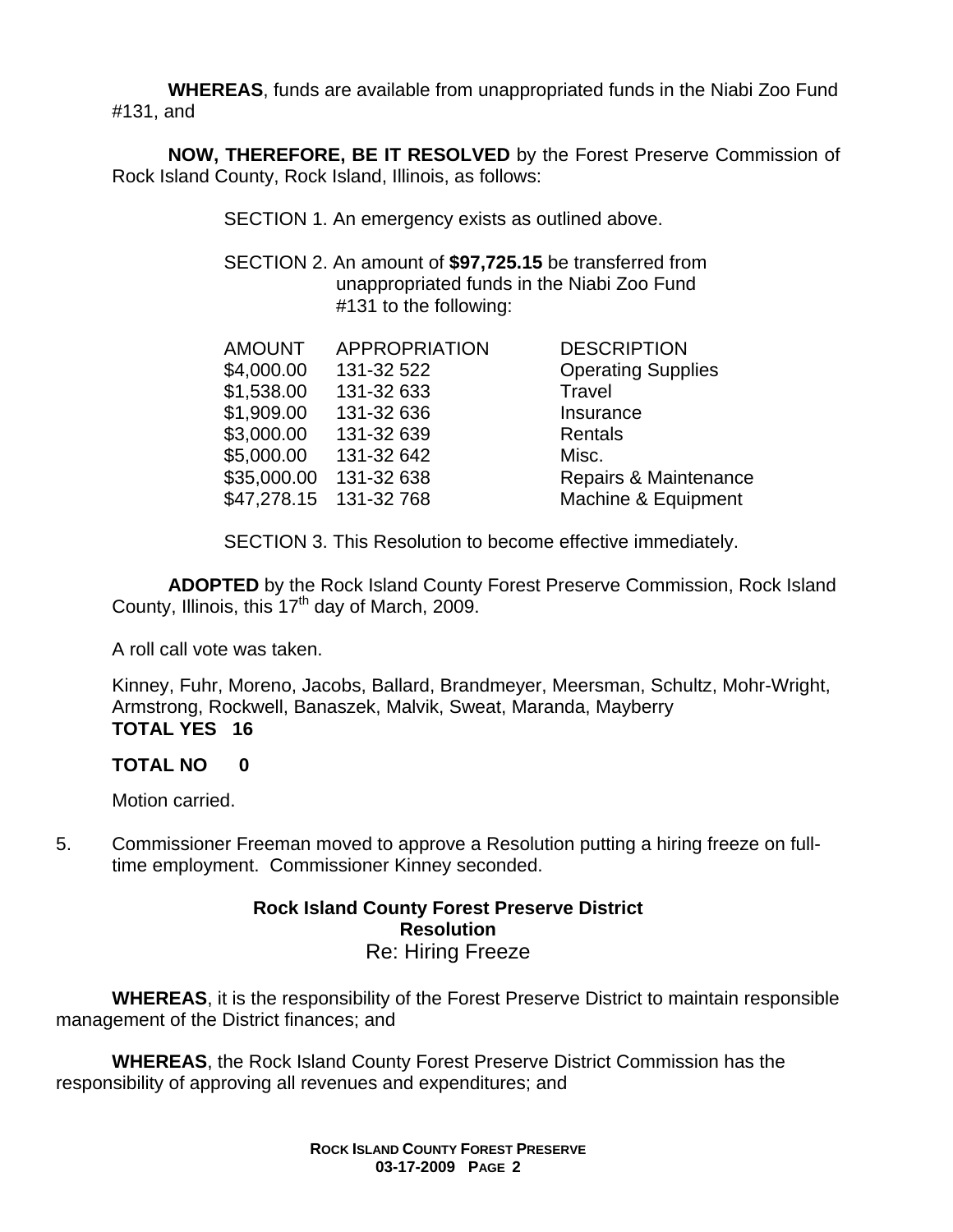**WHEREAS**, it now appears that there may be a serious short fall in projected revenues in the District which could require drastic measures if we, the Forest Preserve Commission, wait until further in the fiscal year; and

**WHEREAS**, this shortage of funds cannot be corrected by increasing the property tax levy as the Forest Preserve is near its maximum rate allowed by Statute.

**NOW, THEREFORE, BE IT** *RESOLVED*, by the Forest Preserve District of Rock Island County, Rock Island, Illinois, as follows:

- 1. An emergency exists as outlined above.
- 2. There will be a freeze on all future hiring in all Funds and departments, including replacement of employees, this freeze to remain in effect until otherwise rescinded by this Board or as may be required under law. Seasonal/temporary positions are not included in this hiring freeze.
- 3. If an emergency arises that creates undo hardship to the departments as a result of the hiring freeze, that department head may present their position to the Forest Preserve committee which shall forward the request with their recommendation for review to the Forest Preserve District Commission.
- 4. This resolution to become effective March 18, 2009

Done in open meeting; this  $17<sup>th</sup>$  day of March, 2009

A roll call vote was taken.

Kinney, Fuhr, Moreno, Jacobs, Ballard, Brandmeyer, Meersman, Schultz, Mohr-Wright, Armstrong, Rockwell, Banaszek, Malvik, Sweat, Maranda, Mayberry **TOTAL YES 16 TOTAL NO 0** 

Motion carried.

6. Commissioner Freeman moved to waive the reading and approve the Transfers of Appropriation. Commissioner Sweat seconded.

A roll call vote was taken.

Kinney, Fuhr, Jacobs, Ballard, Brandmeyer, Meersman, Schultz, Mohr-Wright, Armstrong, Rockwell, Banaszek, Malvik, Sweat, Maranda, Mayberry **TOTAL YES 15** 

### **No One Voted No.**

Motion carried.